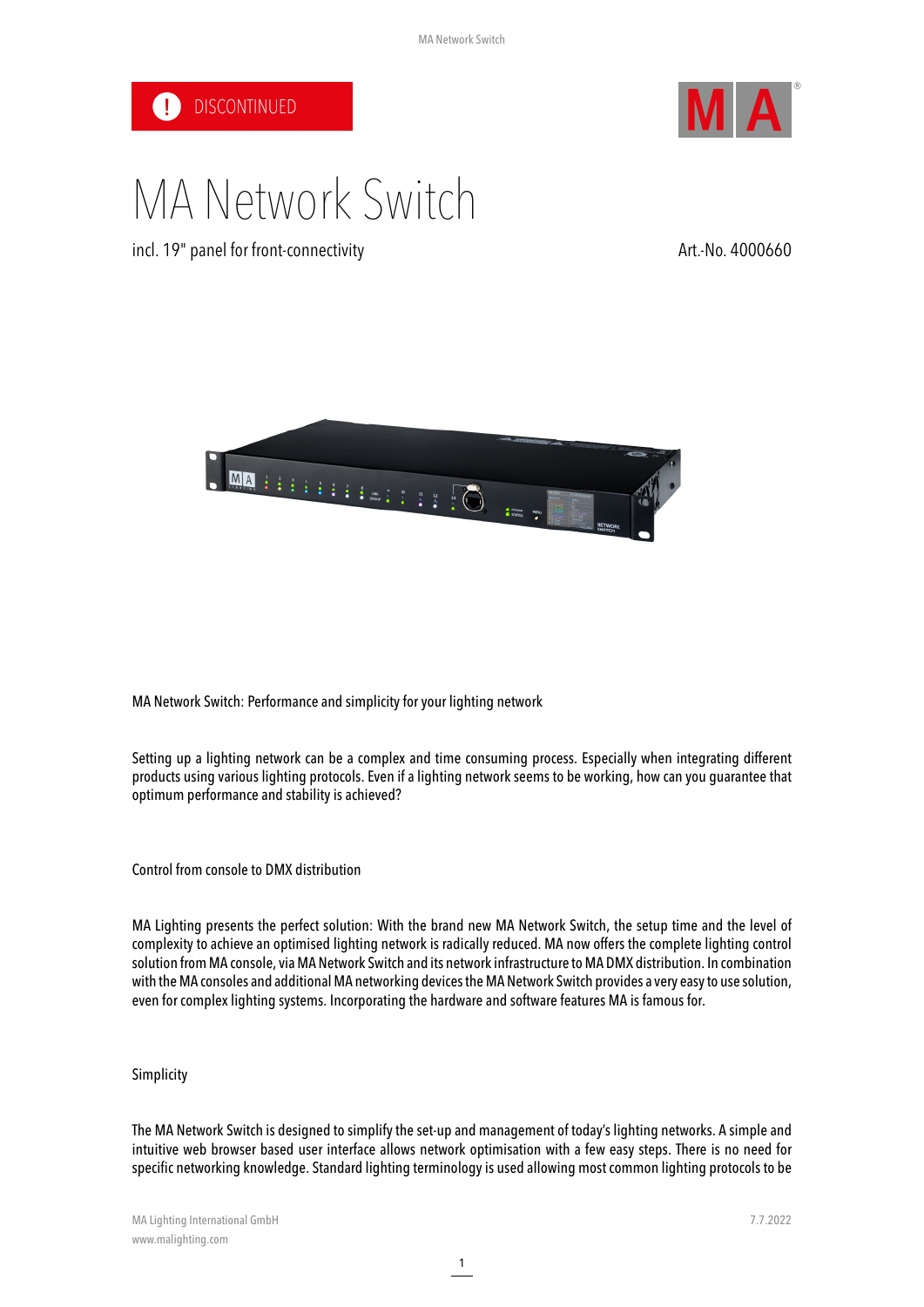



filtered via a web interface designed specifically for lighting technicians. Operational procedures can be standardised with these protocol filtering presets. Experienced network engineers can also access advanced functionality in the tiered interface if needed. This ensures better production preparation while on-site solutions are available via a simple preset assignment.

This MA Network Switch includes a 19" 1HU rack panel for front access to all important switch connectivity. Mainly in fixinstallations front access is needed for easy patch and maintenance. This includes all fibre connectivity as multimode (MM) connections.

### True MA Lighting quality and support

Rock solid MA hardware: the MA Network Switch is housed in a typically robust 1RU chassis, with colour coded group indicators front and rear. It provides a local display for port status, applied filters and recognised MA equipment. All connectors are Gigabit Ethernet via Neutrik etherCON plus two optional heavy duty fibre optic connectors from Neutrik or Fiberfox. Part of the DNA of MA Lighting is the industry leading MA technical support. Now, MA networks from console via switch to DMX distribution are fully supported.

### Outstanding performance

The MA Network Switch ensures maximum performance by full throughput of all Gigabit ports and a bandwidth measurement system available via the front display to monitor the MA Network Switch performance. The grouping for easy organisation of the lighting network is fully adjustable to ensure smooth integration into existing fixed installation networking infrastructures.

#### Networking

The MA Network Switch is compliant with IEEE 802.3ab Gigabit Ethernet and can be merged into existing Ethernet networking infrastructures. The ability to define port filtering with the common entertainment protocols combined with standard Ethernet protocols like IGMP and RSTP allows the switch to perform best in fixed installation as well as in temporary installations.

| Features          |          | • Simplicity: easy set-up and management<br>• MA DNA: industry leading support and reliability<br>• Designed for lighting technicians: standard lighting industry protocols can be filtered<br>• Performance: full throughput of all Gigabit ports<br>. Networking: compliant with IEEE 802.3ab Gigabit Ethernet |                 |
|-------------------|----------|------------------------------------------------------------------------------------------------------------------------------------------------------------------------------------------------------------------------------------------------------------------------------------------------------------------|-----------------|
| Scope of delivery | Art.-No. | Article                                                                                                                                                                                                                                                                                                          | <b>Quantity</b> |
|                   | 4000704  | MA Network Switch 19" rack mounting kit, 1HU, incl. fibre optic                                                                                                                                                                                                                                                  |                 |

set